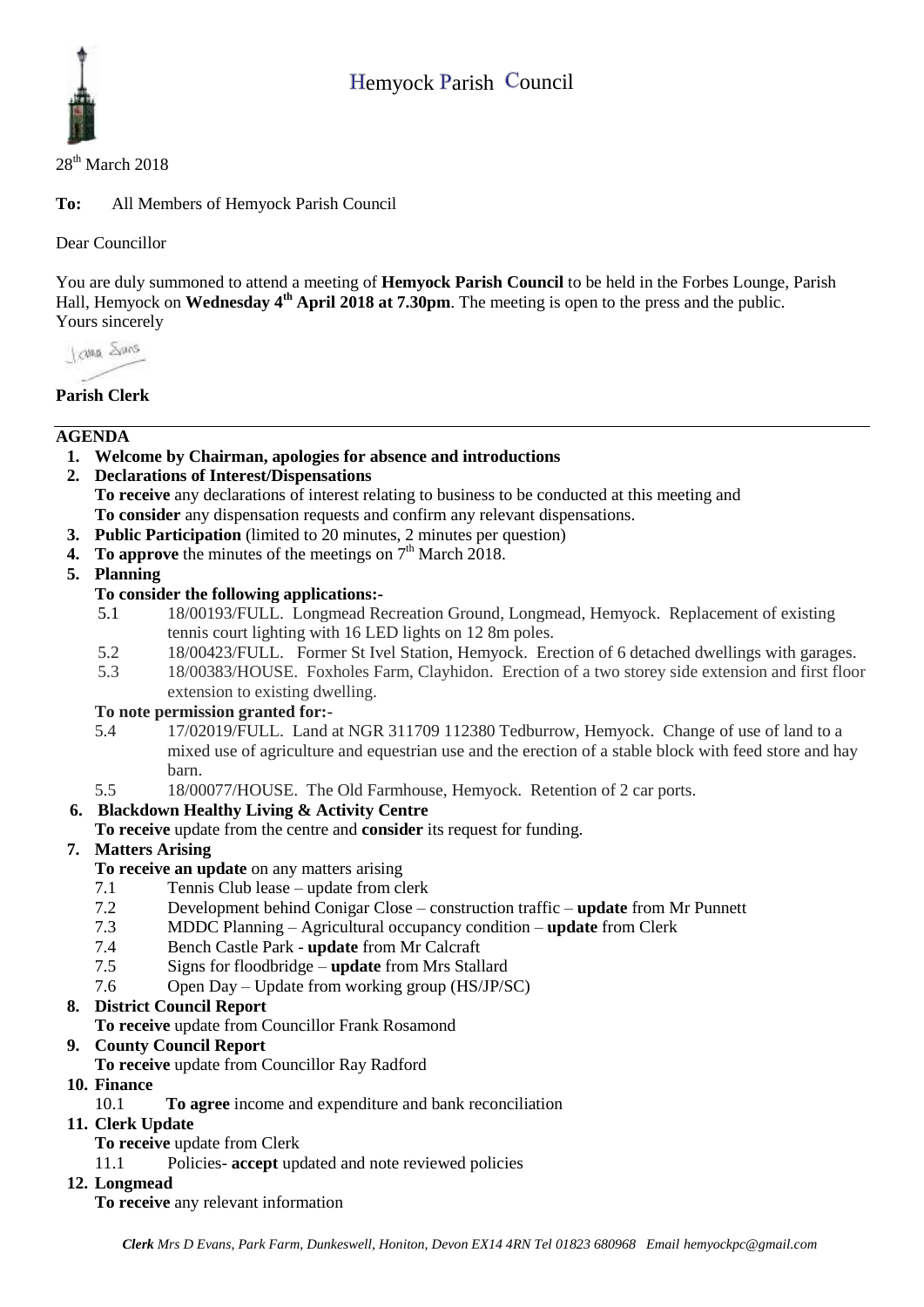#### 12.1 Bridge **– update** from Ms Pritchard

#### **13. Highways**

**To receive** any relevant information

- 13.1 Pencross Hill **update** following meeting and **agree** next steps
- 13.2 Vehicle Activated Sign **update** from clerk/Mr Clist

#### **14. Cemetery**

**To receive** any relevant information

**To consider** recommendations from Cemetery representatives

#### **15. Footpaths**

**To receive** any relevant information.

- 15.1 Footpath diversion procedure **update** from Mr Povah
- **16. Commons Management Group**
	- **To receive** any relevant information

# **17. Village Maintenance**

**To receive** any relevant information

17.1 Footbridge – **update** from Mr Povah/Mr Pike

#### **18. Public Conveniences**

**To receive** any relevant information.

#### **19. Car Park**

**To receive** any relevant information

19.1 Business Rates – **update** from Clerk

# **20. Parish Plan/Hemyock Tomorrow**

**To receive** any relevant information.

20.1 **To agree** final version of plan to be issued at Annual Parish Meeting

- **21. Garages Youth Project** 
	- **To receive** any relevant information
	- 21.1 **Garage Doors – update** from Mr Calcraft
- **22. Blackdown Hills Parish Network**
	- **To receive** any relevant information

# **23. Annual Parish Meeting (to be held on Friday 27th April at 7pm)**

**To receive** any relevant information

# **24. Correspondence**

**To note**

- 24.1 Email from Repair Café thanking the council for its support with the TAP fund application.
- 24.2 Business Rates for cemetery noted (small business rate relief therefore £0)
- 24.3 Open Spaces Spring Edition leaflet
- 24.4 CPRE Spring newsletter

# **To Consider**

- 24.5 grant application from Bowling Club
- **25. Items raised by Chairman**
- **26. Items raised by Councillors**
- **27. PR**
- 28. Date of the Next Council Meeting Wednesday 2<sup>nd</sup> May 2018 at 7.30pm, Forbes Lounge, Parish Hall *(Annual Parish Meeting is 7pm Friday 27th April)*

*Anyone wishing to film part or all of the proceedings may do so unless the press and public are excluded for that part of the meeting or there is good reason not to do so, as directed by the Chairman. Any filming must be done as unobtrusively as possible from a single fixed position without the use of any additional lighting; focusing only on those actively participating in the meeting. As a matter of courtesy, anyone wishing to film proceedings is asked to advise the Chairman in attendance so that all those present may be made aware that is happening. Members of the public may also use other forms of social media to report on proceedings at this meeting.*